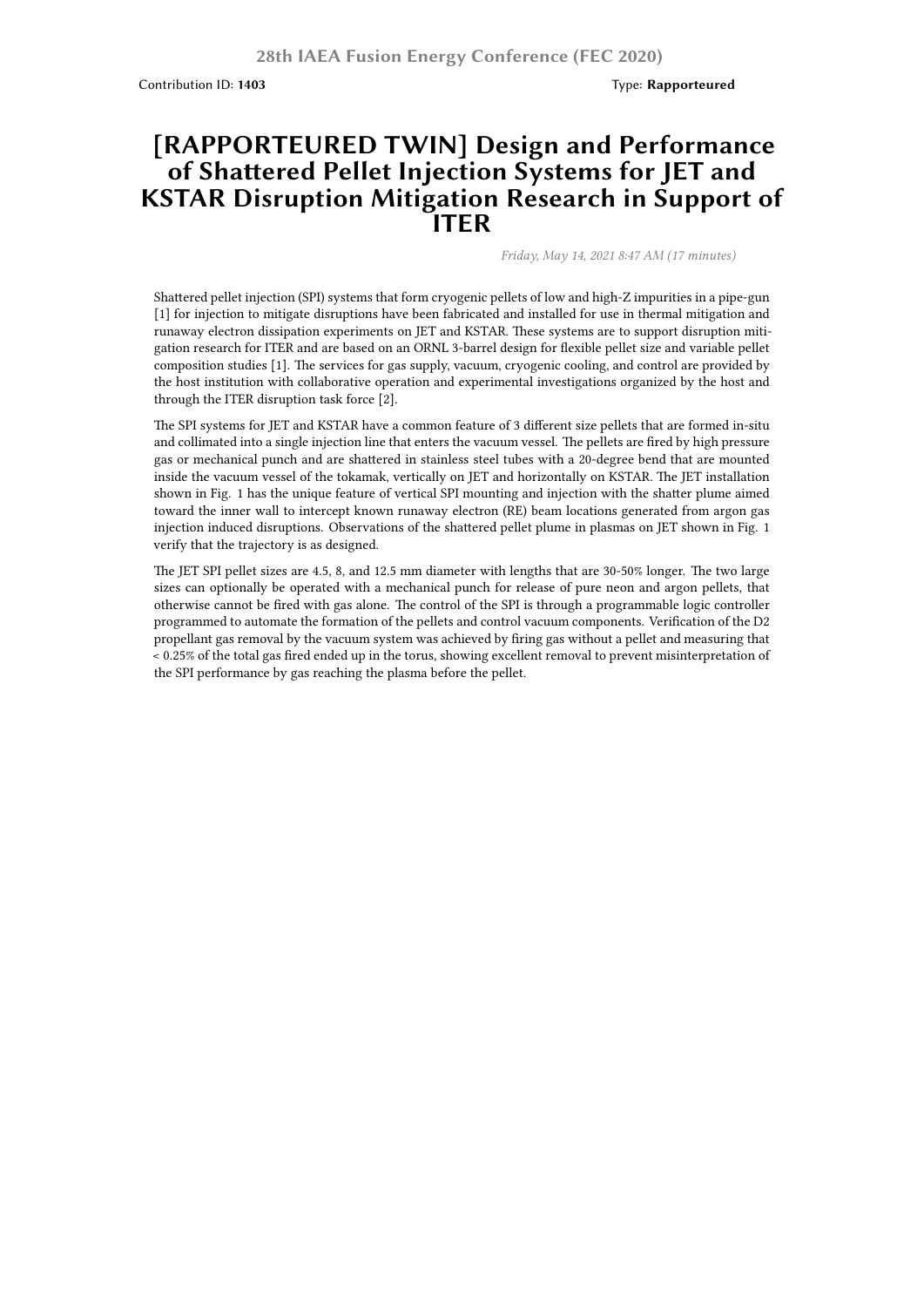

Figure 1: JET SPI installation on Octant 1 showing vertical installation with pumping and cryogenic infrastructure on top of JET. Time integrated fast camera image of neon fragments entering the plasma showing the plume and expected dispersion code

The KSTAR SPI installation described in Ref. [3] and shown in Fig. 2a has two identical 3-barrel SPIs that are mounted on the midplane with identical shatter tubes inside the vessel aimed to the plasma center after traversing a 20-degree shatter tube. Unlike the JET SPI that uses cold helium gas, these SPIs are cooled with a cryocooler that provides enough cooling to achieve 8 K pellet formation temperatures. Cooldown takes under 2 hours to be at pellet formation conditions, and it takes 5-15 minutes for the formation depending on the pellet size. The pellet sizes are 4.5, 7, and 8.5 mm with lengths that are 40% larger than the diameter. The pumping system and infrastructure were all provided by NFRI [3] and became operational in Nov. 2019. The performance of the propellant gas removal system was determined by firing the SPI with gas only into an empty torus where less than 0.1% of the gas was detected, but while the torus was being pumped. One of the key reasons for the KSTAR dual SPI installation is to investigate the performance of simultaneous injection of SPI pellets from ports on opposite sides of the machine. The identical SPI systems make this research possible as the systems have shown good synchronization between SPIs as shown in Fig. 2b where 7 mm D2 pellets fired from both SPIs arrive at their respective microwave cavities only 0.13 ms apart. Initial thermal mitigation experiments with neon-D2 mixtures have been performed with single and dual SPIs. These results show good assimilation of the pellet material into the plasma at the time of injection [4].

Installation and operation of these SPI systems has provided useful lessons learned in the implementation of this SPI technology and valuable experience in optimizing the performance of the formation and firing of the pellets. Experience on JET has shown a high reliability of pellet firing with only 1 failure to fire in over 150 attempts into plasmas since Sept. 2019. Punch operation with pure impurity pellets has also been especially reliable at firing pellets, but frequently results in broken pellets out of the injector .